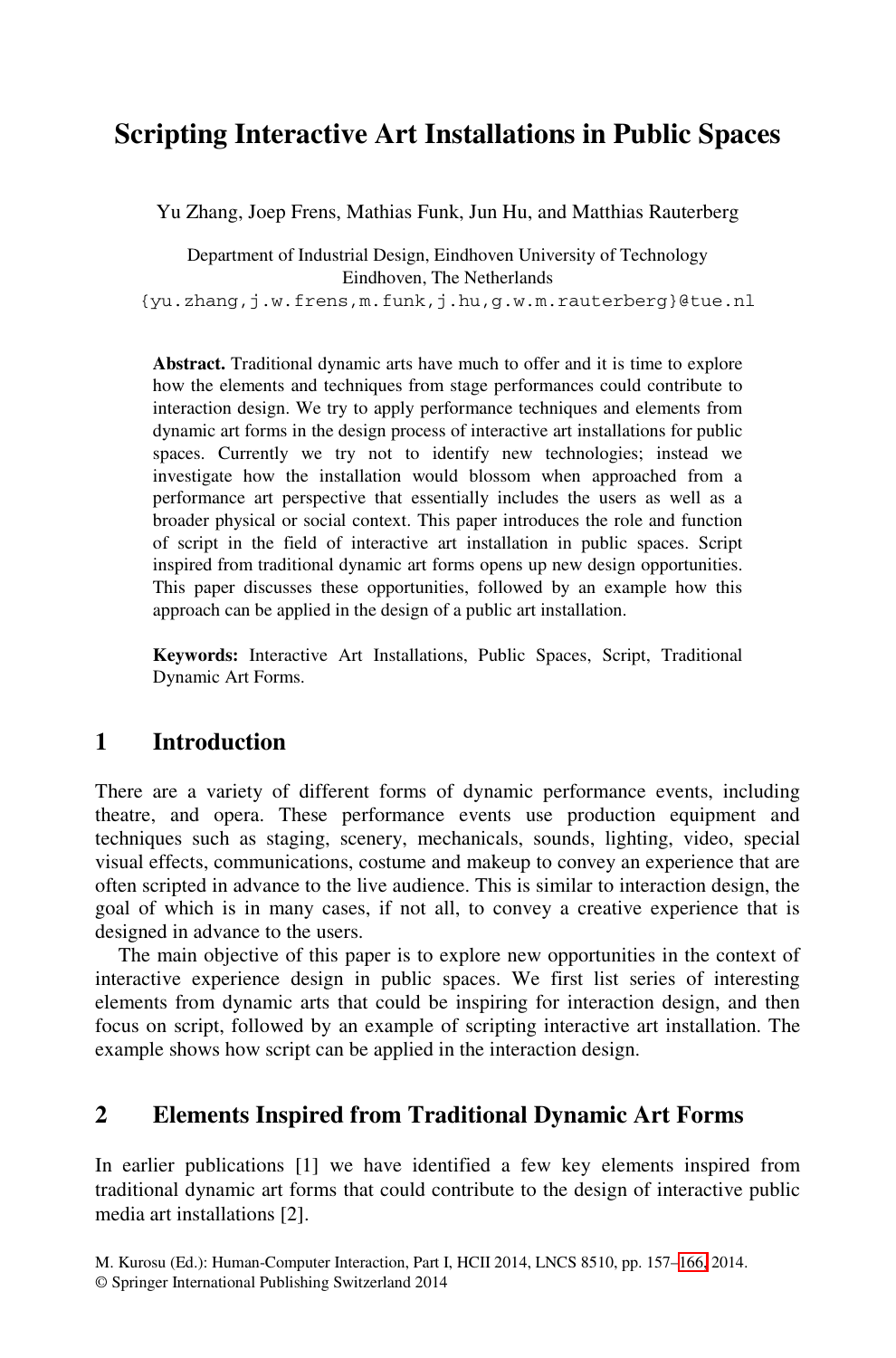### **2.1 Stagecraft**

Stagecraft in traditional dynamic arts includes lighting (e.g. different lighting effects used to change or enhance mood), costumes, makeup (e.g. in Beijing Opera, different colors of facial makeup identify different personalities of roles), props, stage management (e.g. on the stage how to set the positions of props and actors) and recording and mixing of sound. However, in the actual interactive process there might not be any clear boundary between stage space and audience space. The space could include the spread of stage and the combination installation itself and its surroundings, as well as the participants. For the interactive public media arts, stagecraft is reflected by not only arrangement on the installation itself, but also management about whole environment and all possible participants. In interactive design, stagecraft is added technological elements, for instance designers use new multimedia tool, like photographs, video, or projector to make media art installations.

# **2.2 Different Roles in Performance Arts: Operators, Performers and Spectators**

The participant of an interactive public art installation is more than a passive user. For example, participation comes to an interactive experience happened in public spaces, is about: what one does is experienced by someone else, and that the others are seeing and experiencing that one is experiencing something[3]. One of ways of participating in creating and interacting[4] with a public art installation is to transform roles among operator, performer, and spectator at designated or preferred time [1]. On many occasions, participants are both operating and performing, and also are spectators. On some occasions, operators (designers or artists) could be performers.

#### **2.3 Different Attention Spaces: Foreground, Mid-ground and Background**

Getting the attention of the public is usually a challenging task especially when the art installation is in an open space, surrounded by buildings, lights, plants and busy people. Dividing the space of the interactive public art installation into foreground, mid-ground and background could help get attention from people in random surroundings [1].

#### **2.4 Front Stage and Back Stage in Time and in Space**

Every public space could be seen as a stage. We defined the space of interactive art installation which is on front stage and other invisible components on back stage (like organization, supervision, mechanical devices, managers, etc.) When a participant on the front stage, she does not know what happened, is happening or will happen on the backstage. Sometimes interactive designers deliberately blur the difference between these two stages. That's sometimes why we can see mechanical devices be moved to the interactive space and opened to the public. On this kind of occasions, the metalevel of the "making" also plays a role, and this might even deliver a completely new experience.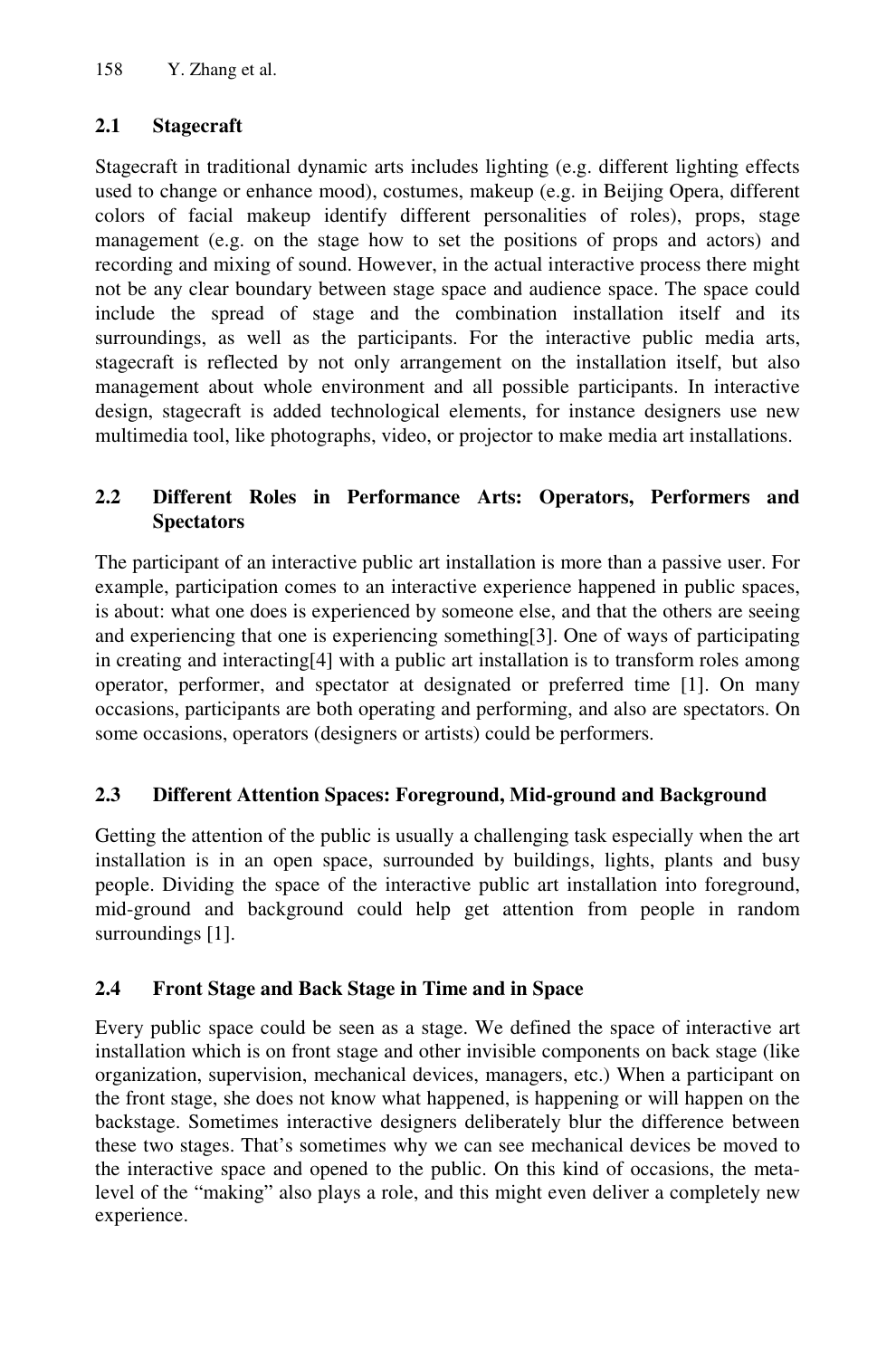Talking about interaction design in public spaces, what is possible in a given environment? "It can be an experience of two folds: the first is the stimulation to imagination and emotion that is created by carefully crafted uncertainty. The second is the satisfaction provided by closure when the play is completed, if the plot has been successfully constructed. The experience unfolds over time" [1].

Next, based on these elements learned from traditional dynamic arts, we also find how to script well above-mentioned elements and how to make a "script" in the process of designing installation could shape the user's experience.

# **3 Scripting Interactive Art Installations in Public Spaces**

#### **3.1 Script and Scenario**

If we look through passing thousand years of history of traditional dynamic arts, like drama, script is the base of traditional dynamic arts, which mainly composed of lines and stage directions. Scripts use dialogue, monologue, narrations or librettos as firstperson narrators to represent the development of stories. Furthermore, in drama, the stage directions in the script are a kind of narrative text which is based on the tone of the writers. These directions include the story of the time and the place, the arrangement of image characteristics, body movements and activities in the real scene, description of the atmosphere, as well as the stagecraft and other requirements. In the history of drama, the script appears roughly officially formed and mature drama. For script writing, the most important aim is to be performed on the stage, not just as literature text. It could become only half finished until after the stage performances (e.g. "show text") is the ultimate artistic rendering. Yet the actors can perform on stage based on the original script, with necessary changes or modifications according to every different stage, and different understanding of the actors themselves as well. Therefore, script has an important function that allows modification, and during the process these modifications would produce detailed annotation, and mark a passage in the script how to work with the real show script.

A script often falls into a theme. The most common contemporary understanding of the theme for a script is an idea or concept that is central to a story, which can often be summarized in the "path of life" [5] (e.g. for "birth", for "communion", and for "passing on"). "In all religions and cultures there was this understanding that life happens in distinctive eras with each a specific content, that there are thresholds that give entrance to it and that it is important to cross them consciously and with the right effort. When the time was right the community prepared together with that person, symbolized the transition to procure conscious life." [5] An example of this would be in Harry Potter film series. The theme of script for *Harry Potter and the Philosopher's Stone* is death while *Harry Potter and the Goblet of Fire* is prejudice. Every show-work always has a theme even when it is just a script. Motif and expression are two parts for one script, including "What the work says about the subject" and "what the audiences think the work is about". One of these two parts can sometimes overwhelm the other one depending on interpretation and performance.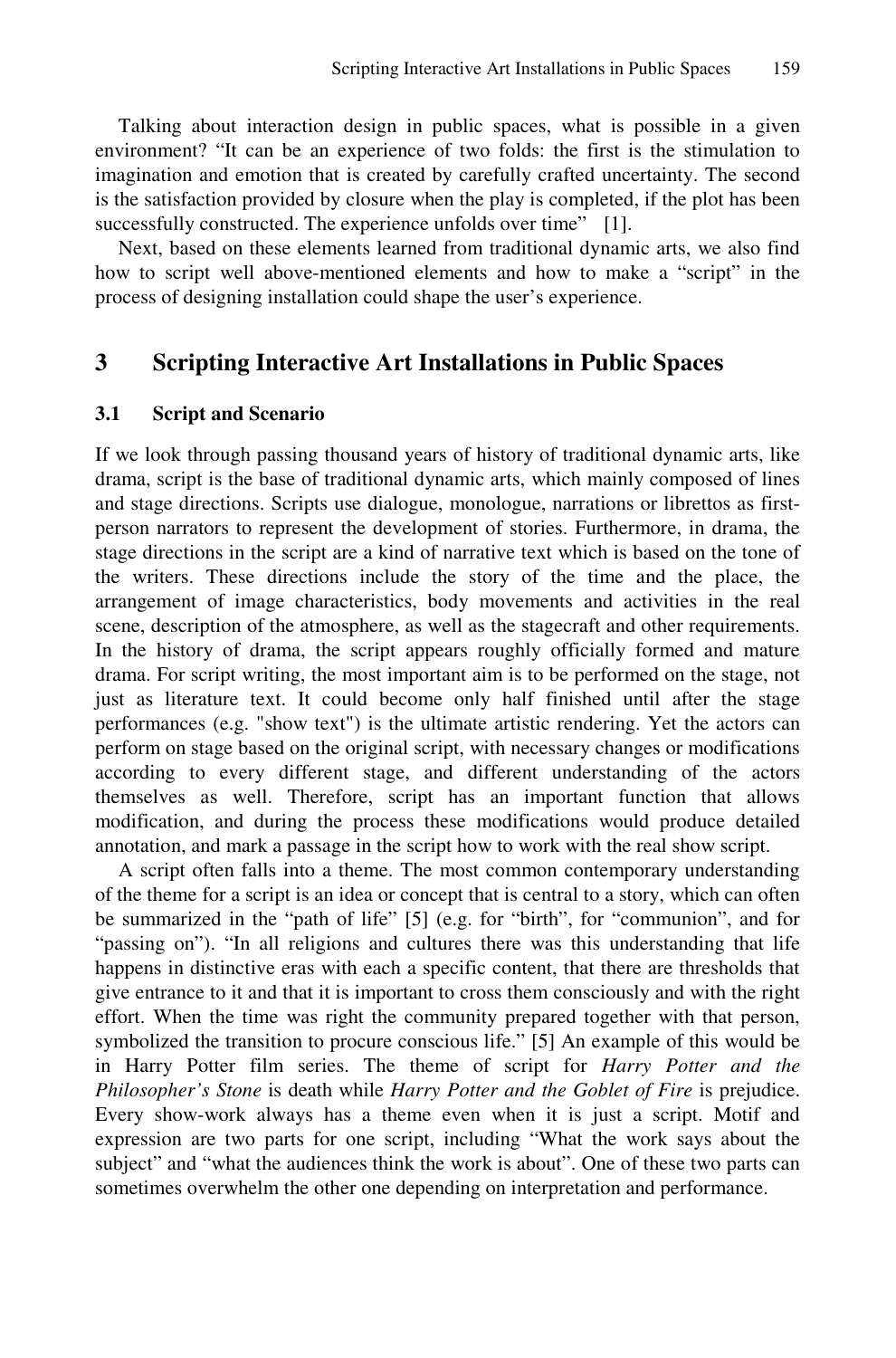Scenario is a close concept to script which is the description of one piece or one possibility of series of actions and events depending on the story context. It is used in different kinds of areas (like military, politics, design). A scenario is often developed initially to indicate how the original source, if any, is to be adapted and to summarize the aspects of character that can be expanded later. To some extent, scenario could be look as the outline of scripts.

In interaction design, an interaction scenario is "a fully specified design vision: the users and task(s) being supported, the information needed to carry out the task, the actions the users take to interact with the task information, and the responses the system provided to users actions" [6]. Scenarios often play an important role in the process of concretization of a design concept by specifying a story to construct and illustrate the design concept or design solution [7]. Scenarios may be related to use cases and help focus design efforts on the user's requirements. Scenarios can be understood by people who do not have any technical background. They are therefore suitable for being used during participatory design activities.

Nevertheless scenario planning has several notable limitations [8]:

"1: One criticism of scenario commonly used is that resulting results in somewhat arbitrary scenario themes.

2: Apart from some inherent subjectivity in scenario design, the technique can suffer from various process and content traps.

3: A third limitation of scenario planning in organizational settings is its weak integration into other planning and forecasting techniques."

According to the comparison, we can find that scripting interactive art installations in public spaces can make up for the limitations of scenario. That's the reason for us to introduce script instead of scenario in designing interactive art installations in public spaces. Designers sometimes need to predict all possibilities before the design process and confront with traps during the design process, at this point, script could help designers push concepts much deeper and make the concepts to be fulfilled as closer as their purpose. This kind of sketching technique can be helpful in pitching the idea to a prospective producer, director or composer.

#### **3.2 Script in Traditional Dynamic Art Forms**

In traditional dynamic arts, script is the instructions for actors to perform a play. It includes the lines each of the actors must say, some indications of stage actions (also called stage directions) and the description of surroundings. While script for traditional dynamic arts specifies normal lines or stage directions, interpretation and performance techniques can vary. How to attract attention is one part of script. In ancient time for both eastern opera and western drama, theatrical performance always took place in a noisy and crowded open and public space with a rudimentary stage,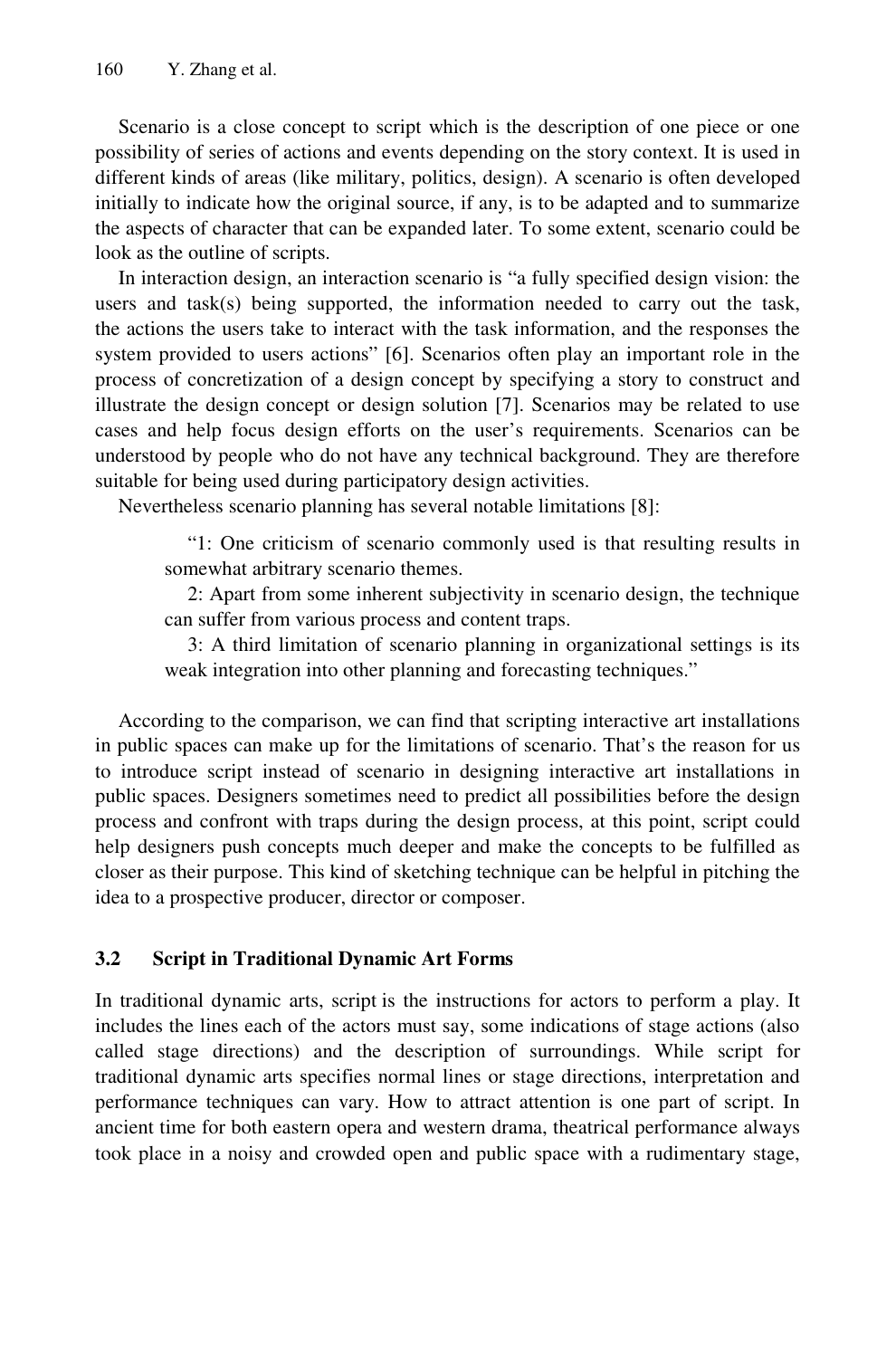which is different from the situation nowadays in quiet and well organized theaters. Ancient troupes also found effective approaches to attract audiences and you also can find this kind of instructions in the script. They would repeatedly remind the audience of the happened plot in latter scenes. An actor would wear a plate with the name of the character, so that the audience could easily find the character relationship at any given time. Also, at the beginning, they would use the long lines to introduce the development of whole story. A unique technique often used in Beijing Opera is that, before the opening, the protagonist would always sing shortly on the back stage before appearing on the front stage, to prepare the audience, raise the expectation and set the mood. In traditional dynamic arts, these aforementioned performance techniques are one important part of script, which also is the main reason for us to introduce script to design of interactive art installation

# **3.3 How to Transform Script into Interactive Art Installations in Public Spaces**

We have tried to apply performance techniques and elements from dynamic art forms in the design process of interactive art installations for public spaces [1]. As a stage play needs a script, do we also need a script when we design an interactive art installation for a public space? What is the role and function of such a script in the design process and in the designed installation? And how much space we shall leave in the script for the interpretation and performance?

# **3.4 Opportunities and Challenges**

For interactive art installations in public spaces, we are facing the same problem of noisy environments and often crowed audience. Scripting interactive art installation can be a possible solution to tell participants something will happen or something already happened to the audience that joins and leaves at any time. To a certain extent, script helps extend the time. Extending the time here, not just extending the time for interaction process, also about extending the time for expectation and time for traces after interaction. For a dynamic audience, we would also expect the scripting, interpretation and performance techniques could help to extend the experience from one audience to the other. For example, interaction with the installation by one audience would leave trace to the audience later. Traces could be the non-verbal and emotional information [9] left by people. Traces can also mean the full sensorium of experiences felt by people as they encounter smells, footprints, shadows, coughing sounds, talking, and so on, left behind by people who have previously pass through the installation space. It's also called "experience of involuntary memory". This also could be one part of script designed at beginning.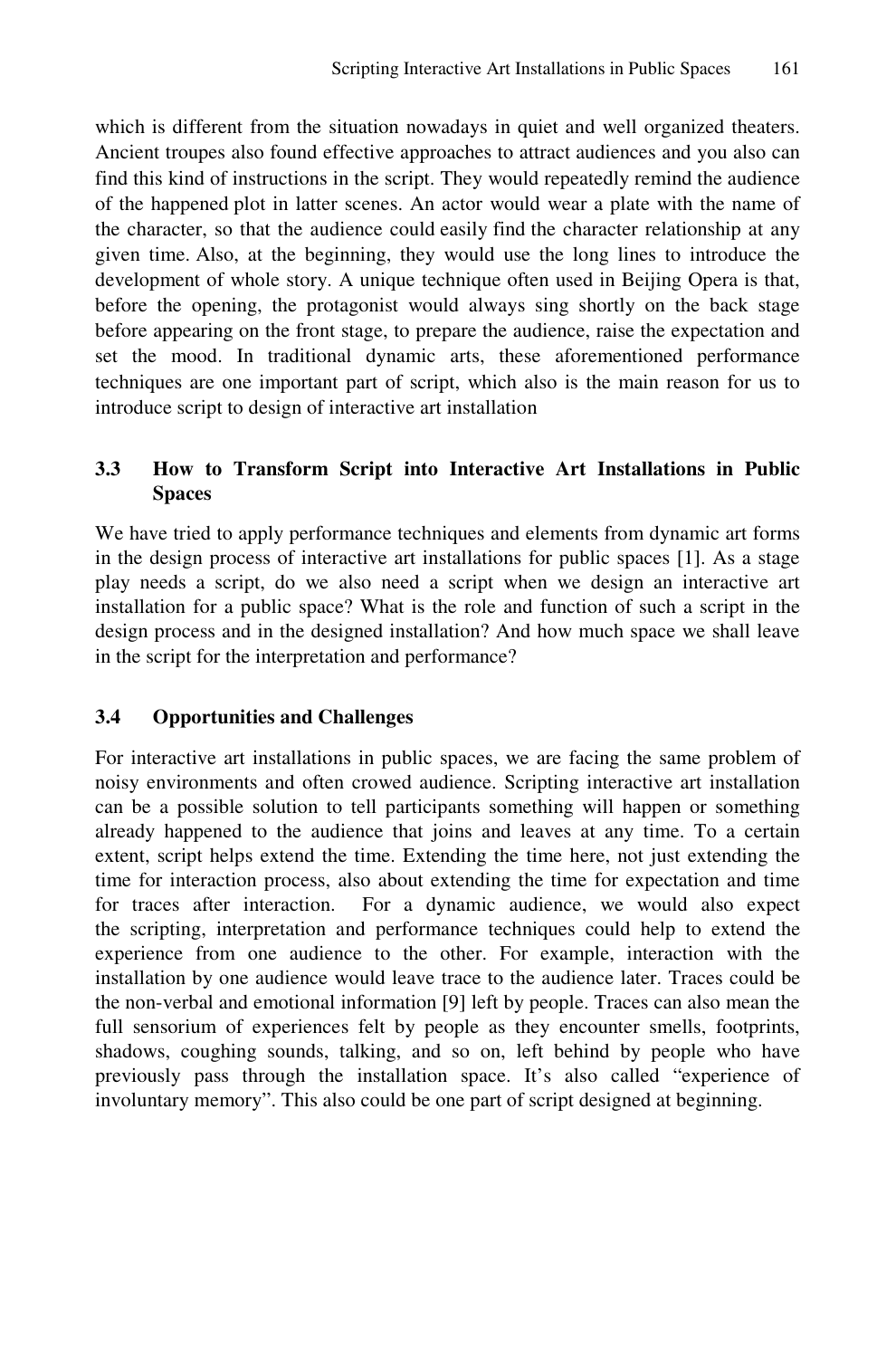Next we show a concrete example of applying these scripting, interpretation and performance techniques in the design of one interactive public art installation named "Consistency". This installation is the result of a three-week international workshop joined by 9 teams of Dutch and Chinese design students, in the concept of "interactive patina of culture" [10].

# **4 Concept and Implementation**

# **4.1 Concept**

"Consistency" is an interactive art installation that is based on the principle of YinYang and acts as a reminder to this ancient philosophy. It is one of projects from the 3-week international workshop in Taicang, China, during 21Oct. and 8 Nov. in 2013. The place for this installation is chose in the center of Taicang, which is a public square and located next to a river, surrounding by green trees. Even it is in the city center, it is still a peaceful and quite location. In the center of this square, there is a circular platform a bit higher than the ground which makes the whole square looks exactly like an opening stage.

YinYang is an ancient Chinese philosophy that is deeply rooted in the Chinese culture and acted as a guide in people lives. YinYang is about finding the balance through breaking the balance. In Daoist philosophy, "All things submit to Yin and embrace Yang. They soften their energy to achieve harmony." as stated in the Dàodéjīng at chapter 42. And in chapter 2, it also said, "Presence and absence produce each other. Difficulty and ease bring about each other. Long and short delimit each other. Highness and lowness rest on each other. Sound and voice harmonize each other. Front and back follow each other." Light and dark, high and low, hot and cold, fire and water, life and death, etc. can be defined as Yin and Yang here. Yin and Yang, both of them transform each other, they also exist together. Hence the installation is named "Consistency".

Based on this understanding, in our project, Yang is treated as solid matter and Yin as liquid, which are hard and soft, being two opposite elements. We continued to consider about the surroundings, connecting this abstract philosophy to the exact public square, using the overlap circle sculpture on this square and the river next to the square, pushing this concept into an interaction in which one can leave traces in the sand (Yang and also solid) and over time the water (Yin and also liquid) will erase the traces you left behind (Fig.1).

As we mentioned before, script has an important function that allows modification, and during the process these modifications would produce detailed annotation. After the theme of our project (Consistency) was made clear, we used a step-by-step script to build up a construction for this installation and combined different implementations.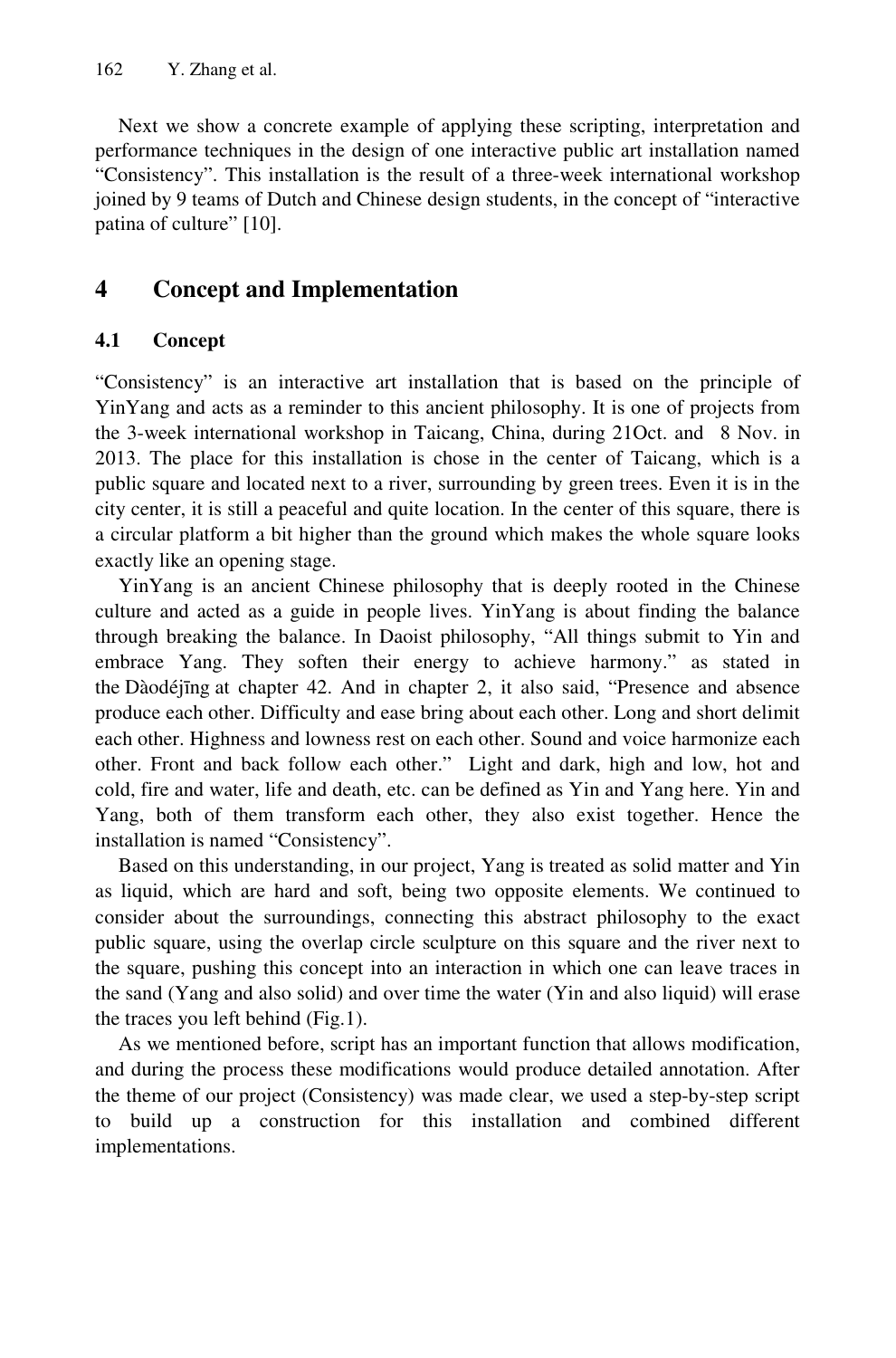

**Fig. 1.** Outlines of concept about YinYang

**Script step1.** The installation is triggered by the implicit and explicit behavior of people. As someone walks alongside the circle, water ripples appear on the water as if they are triggered by the steps of the person (Fig.2).



**Fig. 2.** Script step1

**Script step2.** Step 2 is based on the script step 1. After someone walks alongside the circle, water ripples appear on the water. This person enters the circle, the water retreats to the opposite direction and the sand becomes visible. By the person walking around footsteps appear on the sand (Fig.3).



**Fig. 3.** Script step2

**Script step3.** Step 3 is based on the story of script step 2. As someone walks alongside the circle, water retreats appear on the water. As a person enters the circle the water retreats to the opposite direction and the sand becomes visible. By the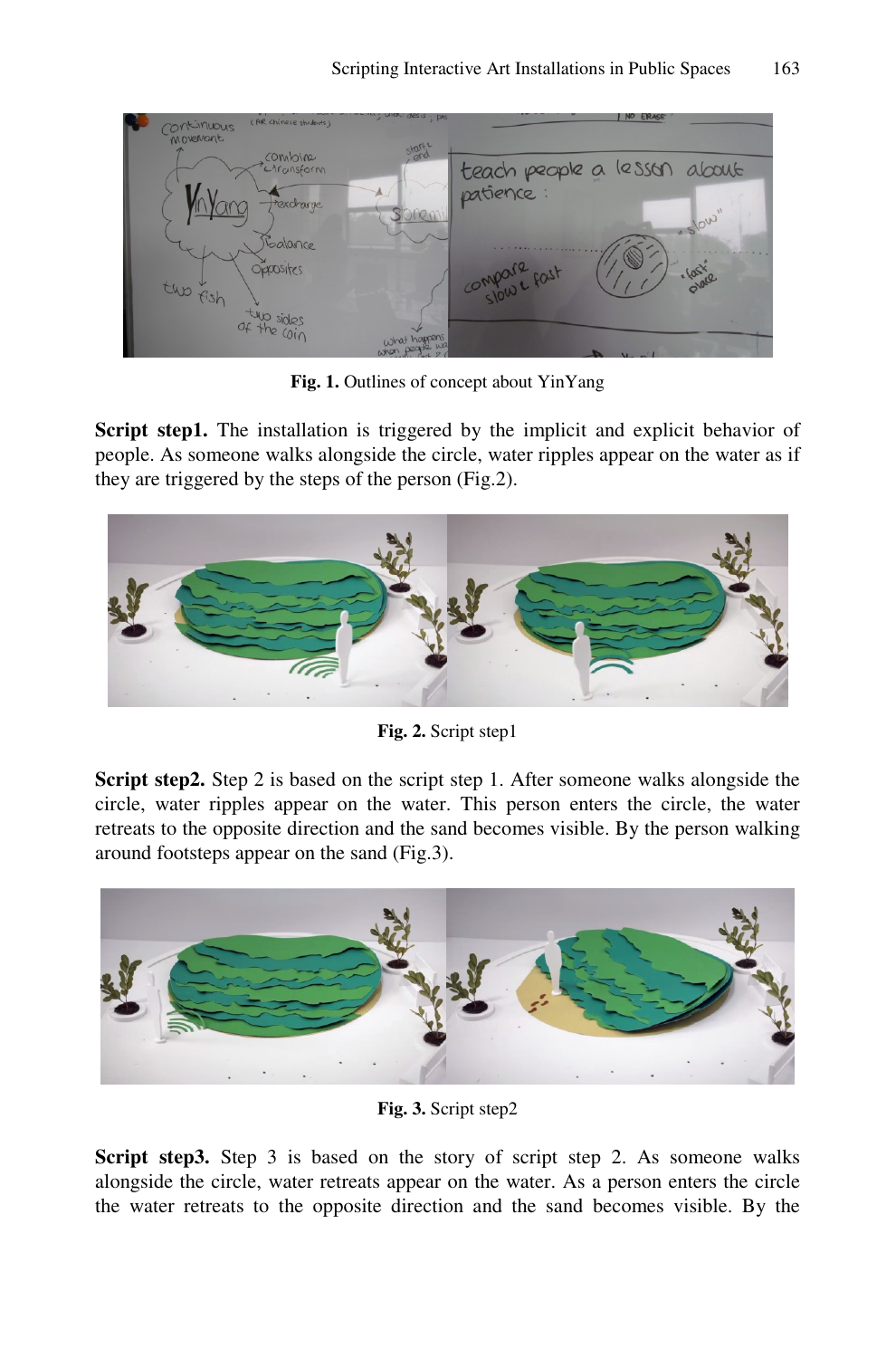person walking around, footsteps appear on the sand. After the person leaves the circle, the water comes back and slowly erases the created footsteps. Multiple participants can cooperate on the circle to find new ways to create footprint patterns and play around with the balance of the opposite elements (Fig.4).

After these 3 steps, we had a detailed construction for concept. Then we prototyped the construction, adding vary stage directions, interpretation and performance techniques.



**Fig. 4.** Script step3

#### **4.2 Implementation**

During the 3-week workshop, we did a small-scale prototype to realize our concept. This small-scale prototype implements the interaction between people and installation on the square, and the effect of movement. Infrared distance sensors are used to detect the speed and direction of the movement. In this prototype, viewpoints of sand and water, footprint left on the sand and movement of water are all visualized by projection mapping (Fig.5). We also made gravity mechanisms on the bottom of this prototype, the whole central circle part would be slightly tilted depending on the number of audiences and positions of audiences.



**Fig. 5.** Final prototype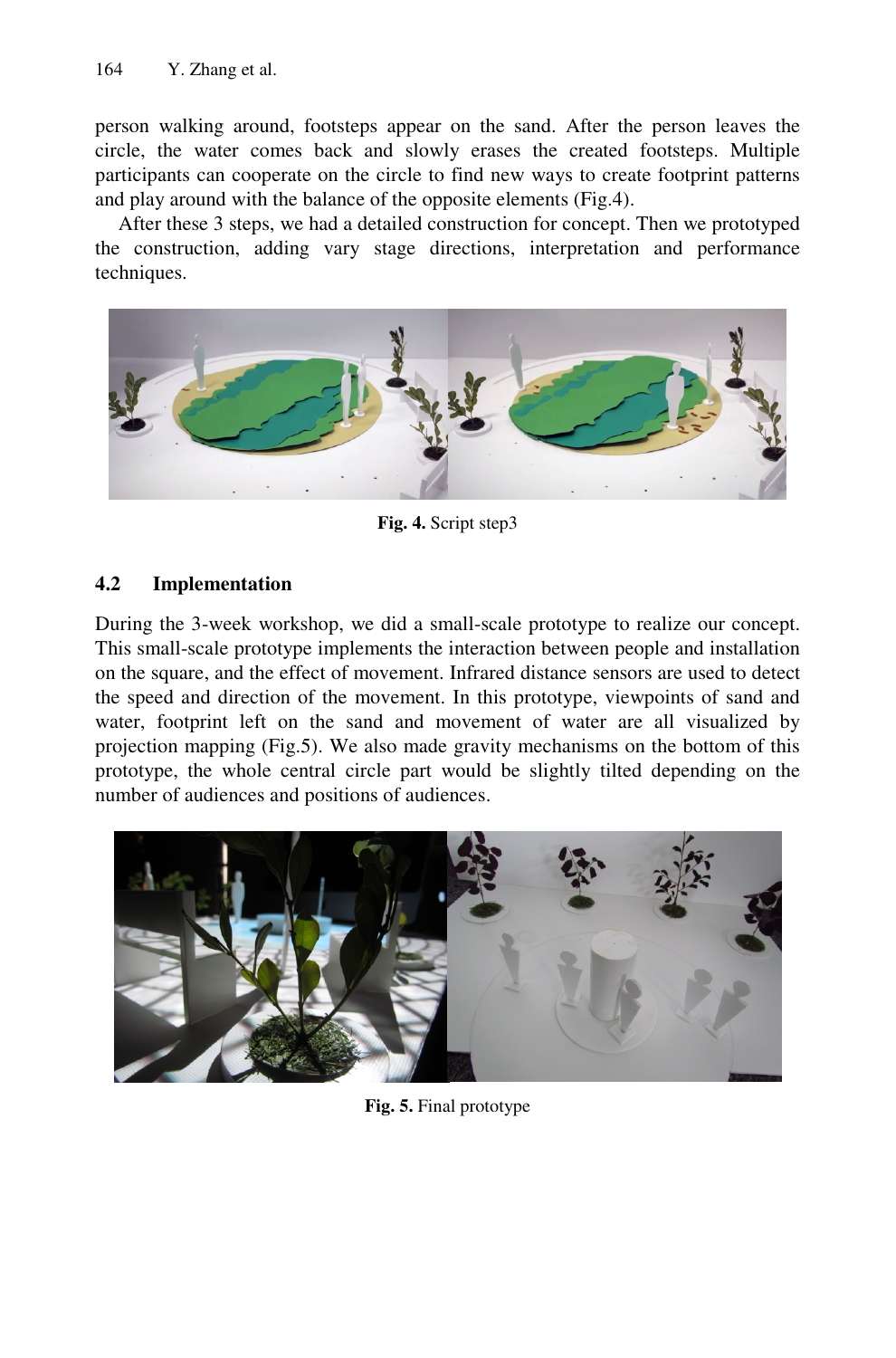# **5 Conclusion**

Based on the previous research on interactive art installations in public spaces inspired from elements of traditional dynamic arts, in this paper, we tried to introduce script as a new element to the design process. The design of example project highlights how this element could introduce new perceptive and new possibilities into the expression and forms, by giving detailed story, considering implementation, bringing in different results and controlling the tension and theme of the whole interaction process, and trying to offer different experiences for participants.

The script in the example is minimalistic. We have not yet tried whether the script shall be formulated in the similar forms of lines and stage directions. More work needs to be done to identify more of script for the design of interactive art installations in public spaces and organize it into a clearer structure, and to investigate not only how it could be applied in an interactive design, but also how the creation process of script in the traditional dynamic arts could be applied deeply in the process of creating ideas and concepts for interaction design of public media arts.

**Acknowledgements.** We would like to thank the support from China Scholarship Council for this research. We also acknowledge Sino-Dutch Design Center for Social and Cultural Computing (www.desis.id.tue.nl), Jiangnan University (www.sytu.edu.cn) and Eindhoven University of Technology (www.tue.nl).We thank the fund from Science and Education New Town of Taicang. The group No.1 at workshop, conducted the original creative concept, used the final video in their design process and made working programming code in software V4, providing valuable interactive prototype, experience and comments. We thank Kang Kai, Sara Wang, Danny Wu and Yasemin Arslan who made up their project, for their participation in this research.

#### **References**

- 1. Zhang, Y., Gu, J., Hu, J., Frens, J., Funk, M., Kang, K., et al.: Learning from Traditional Dynamic Arts: Elements for Interaction Design. In: International Conference on Culture and Computing, Kyoto, Japan, pp. 165–166 (2013)
- 2. Hu, J., Wang, F., Funk, M., Frens, J., Zhang, Y., Boheemen, T.V., et al.: Participatory Public Media Arts for Social Creativity. In: International Conference on Culture and Computing, Kyoto, Japan, pp. 179–180 (2013)
- 3. Dalsgaard, P., Hansen, L.K.: Performing perception—staging aesthetics of interaction. ACM Transactions on Computer-Human Interaction (TOCHI) 15, 13 (2008)
- 4. Le, D., Funk, M., Hu, J.: Blobulous: Computers As Social Actors. In: Experiencing Interactivity in Public Spaces (EIPS), CHI 2013, Paris, pp. 62–66 (2013)
- 5. Vissers, M., Wang, F., Baha, E., Hu, J., Rauterberg, M.: Path of Life in Mixed Reality. In: Culture and Computing, Hangzhou, China, pp. 216–227 (2012)